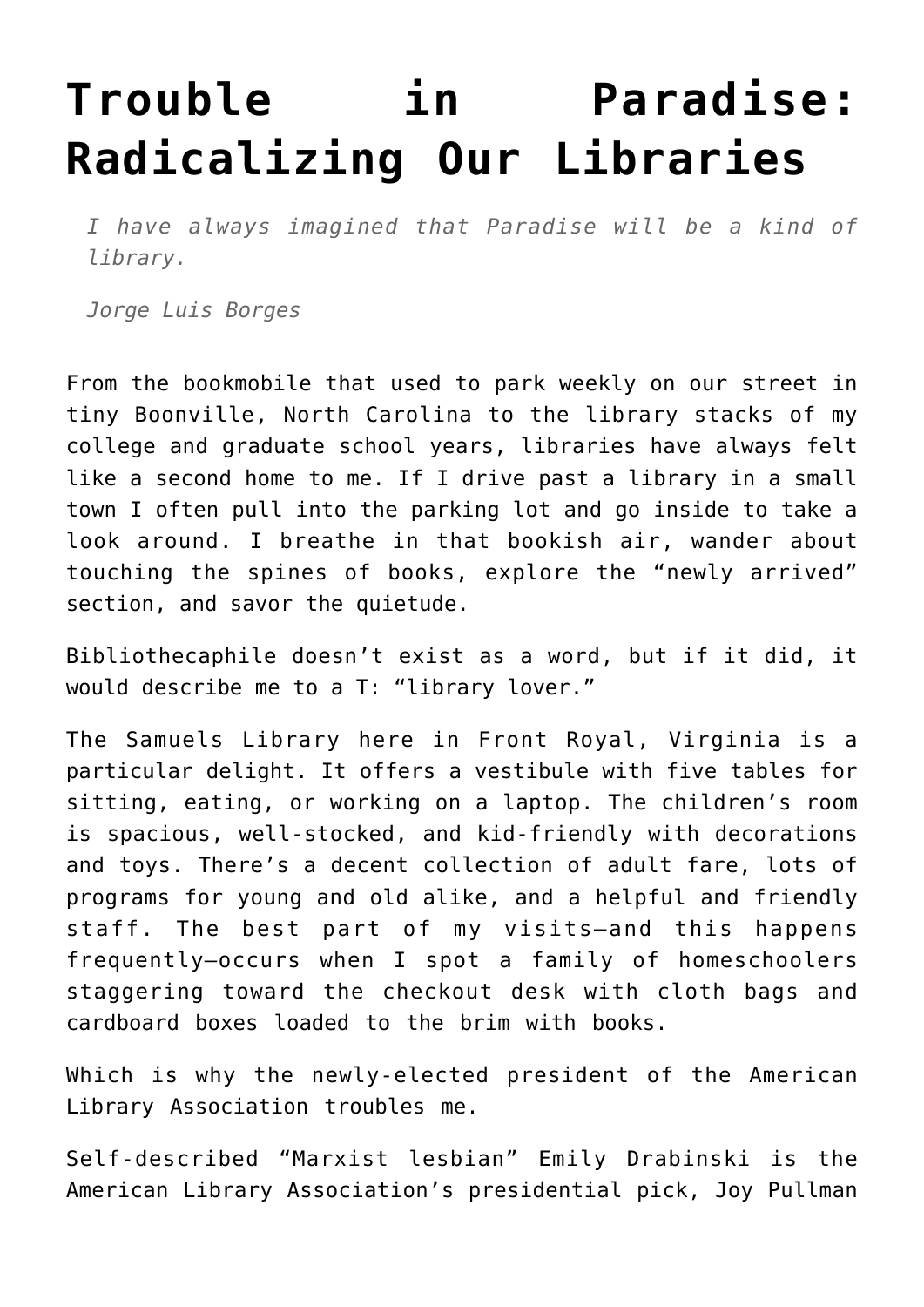[writes in](https://thefederalist.com/2022/04/22/amid-public-concern-about-grooming-kids-american-library-association-picks-marxist-lesbian-as-president/) *[The Federalist.](https://thefederalist.com/2022/04/22/amid-public-concern-about-grooming-kids-american-library-association-picks-marxist-lesbian-as-president/)* On winning the election, Drabinski posted about herself on Twitter, "I just cannot believe that a Marxist lesbian who believes that collective power is possible to build and can be wielded for a better world is the president-elect … I am so excited for what we will do together. Solidarity!"

According to Pullman, Drabinski posts openly "in support of sexually exposing children, union-led political strife, socialist politicians, and libraries pushing explicit and farleft material on unwilling taxpayers." In one 2021 lecture to other librarians, she stated that "queerness includes the subversion of those kinds of normal family types," meaning husbands, wives, and children.

Drabinski's plans for undermining families and our culture through our libraries pinpoint the arrogance and wrongdoing of so many in power today. All too often these people assume control of an office, but instead of fulfilling their duties, they bring their own agenda to the job.

Drabinski seems tone-deaf to the unpopularity of her ideas among parents and ordinary Americans. Moreover, her election win in no way gives her a mandate for her schemes. The ALA has over 54,000 members. Drabinski won the election against one opponent with a total count of 5,410 votes, about 10 percent of the membership. That less than resounding victory would be laughable were it not for the damage she can do.

She also seems unaware that the Americans for whom she shows such scorn are the very ones footing the bill for libraries. As Pullman tells us, ALA's members "include librarians, libraries, library graduate schools, members of library boards and associations, and library students. The vast majority of its membership fees, therefore, are provided by taxpayer funds."

Our public libraries, our public school libraries, and most of